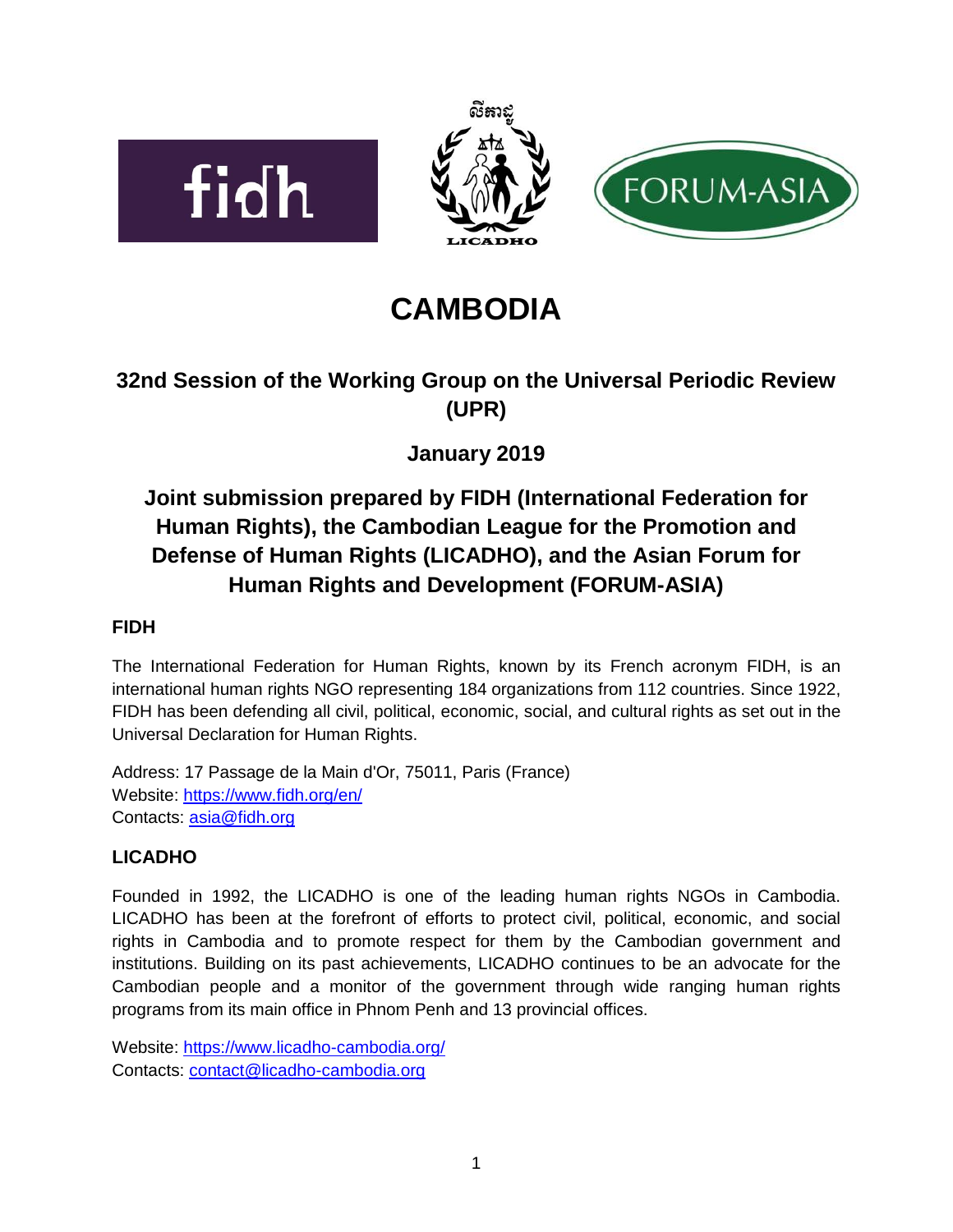#### **FORUM-ASIA**

FORUM-ASIA is a leading membership-based human rights organization in Asia. It is a network of 58 human rights organizations from 19 Asian countries. It addresses key areas of human rights violations that include freedoms of expression, assembly and association, human rights defenders, and democratization. Human rights advocacy at national, regional and international levels, including the UN Human Rights Council, is a central FORUM-ASIA's focus.

Address: S.P.D Building 3rd Floor, 79/2 Krungthonburi Road, Bangkok (Thailand) Website: <https://www.forum-asia.org/> Contacts: [info@forum-asia.org](mailto:info@forum-asia.org)

#### **Human rights violations stemming from land confiscation remain unaddressed**

- **1.** This submission focuses on land grabbing and related human rights violations that remain endemic throughout Cambodia and affect hundreds of thousands of individuals.
- **2.** Since Cambodia's previous UPR in 2014, FIDH's member organization in Cambodia, the *Cambodian League for the Promotion and Defense of Human Rights (LICADHO),* has documented a surge in conflicts following the 2013 general election. In the years 2014 – 2016, over 30,000 families were documented by *LICADHO* as being newly affected by land conflicts with state actors or private companies. In 2014 alone, *LICADHO* documented 10,625 families, or an estimated 49,519 individuals, as being newly affected by land conflicts. This number is more than three times the number of families documented in 2013 (which stood at 3,475) and nearly twice the number recorded in 2012 (which was 5,672).
- **3.** On 1 April 2014, *LICADHO* issued a statement entitled "2014 Brings a New Wave of Cambodian Land Conflicts," which documented and condemned the post-election surge in land disputes. The following day, the Cambodian government held a press conference during which they claimed that the findings cited were "not real." Such a denial is particularly grave, given that the lack of action to tackle the issue had tragic consequences. Less than four months after the government's press conference, a 19-year-old Cambodian was shot and killed by Brigade 41 soldiers, who fired on a group of farmers involved in a land dispute with the military unit in Preah Vihear Province.
- **4.** The number of land conflict cases since Cambodia's previous UPR in 2014 remains high, as is reflected in *LICADHO*'s statistics of reported cases, with 10,579 affected families reported in 2015 and a further 9,616 families reported in 2016. As the 4 June 2017 commune elections drew closer, the number of families affected by land conflict fell to 3,032 in 2017. In the first six months of 2018, *LICADHO* recorded 1,492 families affected by land conflict. As the country is approaching the 29 July 2018 general election, *LICADHO* has noted a fall in the number of new cases, reflecting an ongoing trend in which the intensity of land disputes decreases during pre-election periods. However, past experience suggests that this drop is the result of a temporary hiatus driven by political expediency because none of the underlying and systemic issues fuelling land conflict have been addressed. A surge in reported land-related cases following the July 2018 general election is expected.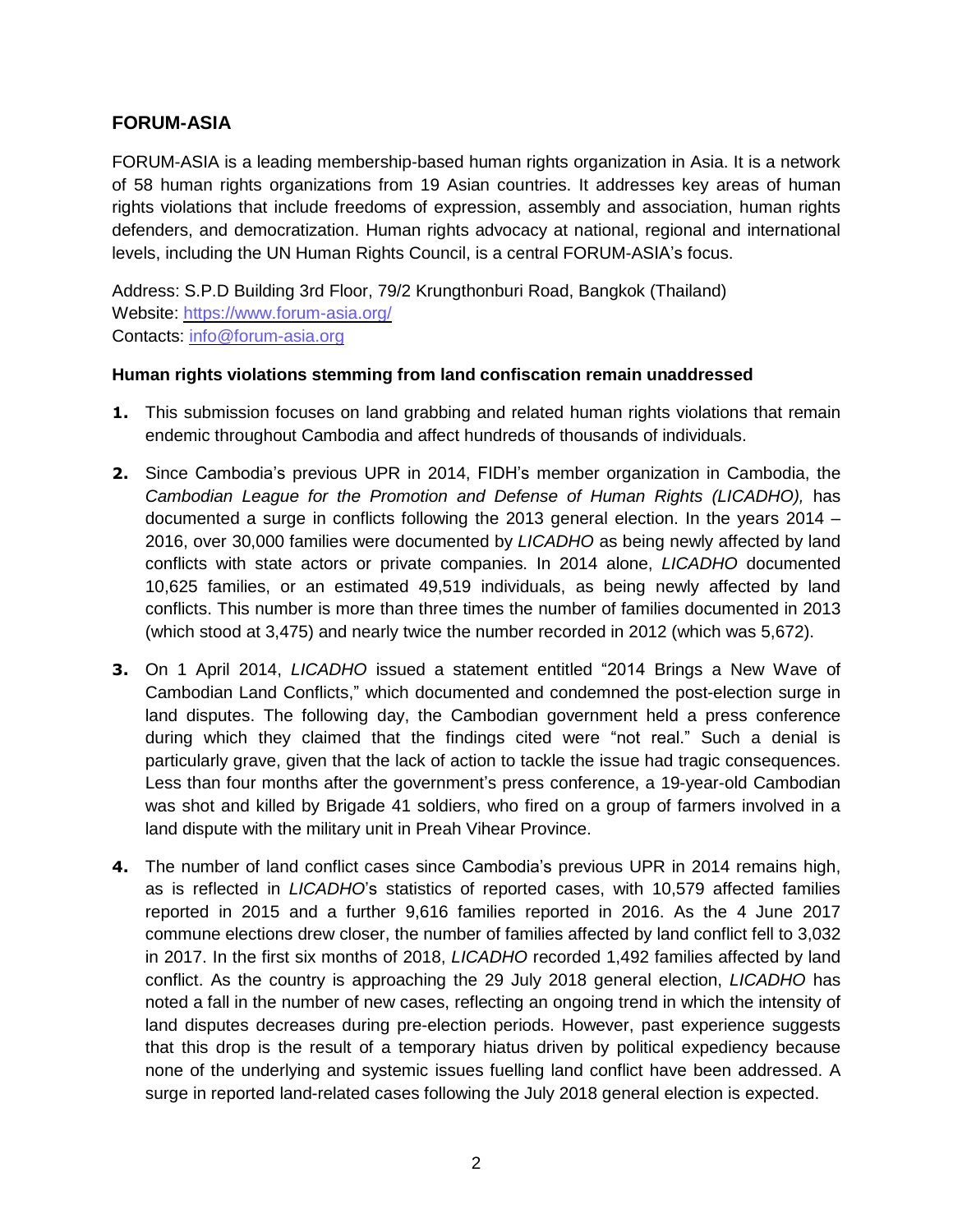**5.** In June 2018, land-related demonstrations in Phnom Penh were a virtually daily occurrence, with communities travelling from multiple provinces to hold protests at key ministries in the capital to seek redress for land grabbing. Communities affected by sugarproducing Economic Land Concessions (ELCs) have been among the most active of these communities and have faced ongoing harassment, including actions by state forces aimed at preventing them from leaving their home provinces in vehicles. Following one such intervention by state forces, communities from Koh Kong Province walked part of the 150km journey to Phnom Penh in order to peacefully demonstrate.

#### **Economic Land Concessions (ELCs) fuel land disputes**

- **6.** Over 2.2 million hectares of Cambodia's land has been granted to private firms under longterm leases, mostly through the country's ELC scheme. The vast majority of ELCs have been issued in violation of Cambodia's 2001 Land Law and its Sub-decree on ELCs. The requirements stipulated in these regulations regarding land size, prior Environmental and Social Impact reports, prior consultations and the informed consent of affected communities, transparency, and fair and adequate compensation have been routinely ignored. Although some ELCs have been cancelled and the land returned to the control of the state, over two million hectares remain under long-term leases, mostly for agroindustrial purposes. In cases where land has been returned to the state, it is rare for its original occupants to be able to reclaim their property and rebuild their homes and livelihoods.
- **7.** In May 2012, Prime Minister Hun Sen signed a directive declaring a moratorium on the granting of new ELCs. The directive also announced a systematic review of ELCs, a process that has failed to resolve long-standing land disputes linked to such concessions. Years have passed since then, and the government has yet to fully disclose the extent of its massive land giveaway – or the exact location of the two million hectares of land covered by existing land concessions. These concessions continue to fuel land conflicts on an annual basis, alongside years-old unresolved cases of forced evictions and land loss.
- **8.** In November 2017, the long-awaited draft Law on the Management of Agricultural Land was placed on hold by the Prime Minister. The law contained potentially damaging provisions that established a regime for "Agricultural Land Concessions." This regime consisted of the introduction of a land concession scheme similar to the ELCs, but with no size limit and even fewer safeguards to protect individuals from harmful agro-industries compared to the ELC regime. It also contains harmful provisions curtailing the rights of indigenous communities and undermining property rights. Although the draft law has been indefinitely delayed, its provisions reflect the government's continued lack of commitment to respecting the economic, social, and cultural rights of Cambodians, who are already subject to the consequences of rampant land grabbing and insecure tenure.

#### **Thousands forcibly evicted as a result of sugar-producing ELCs**

**9.** As of July 2018, thousands of families across four Cambodian provinces (Koh Kong, Kampong Speu, Oddar Meanchey, and Preah Vihear) still awaited proper redress for their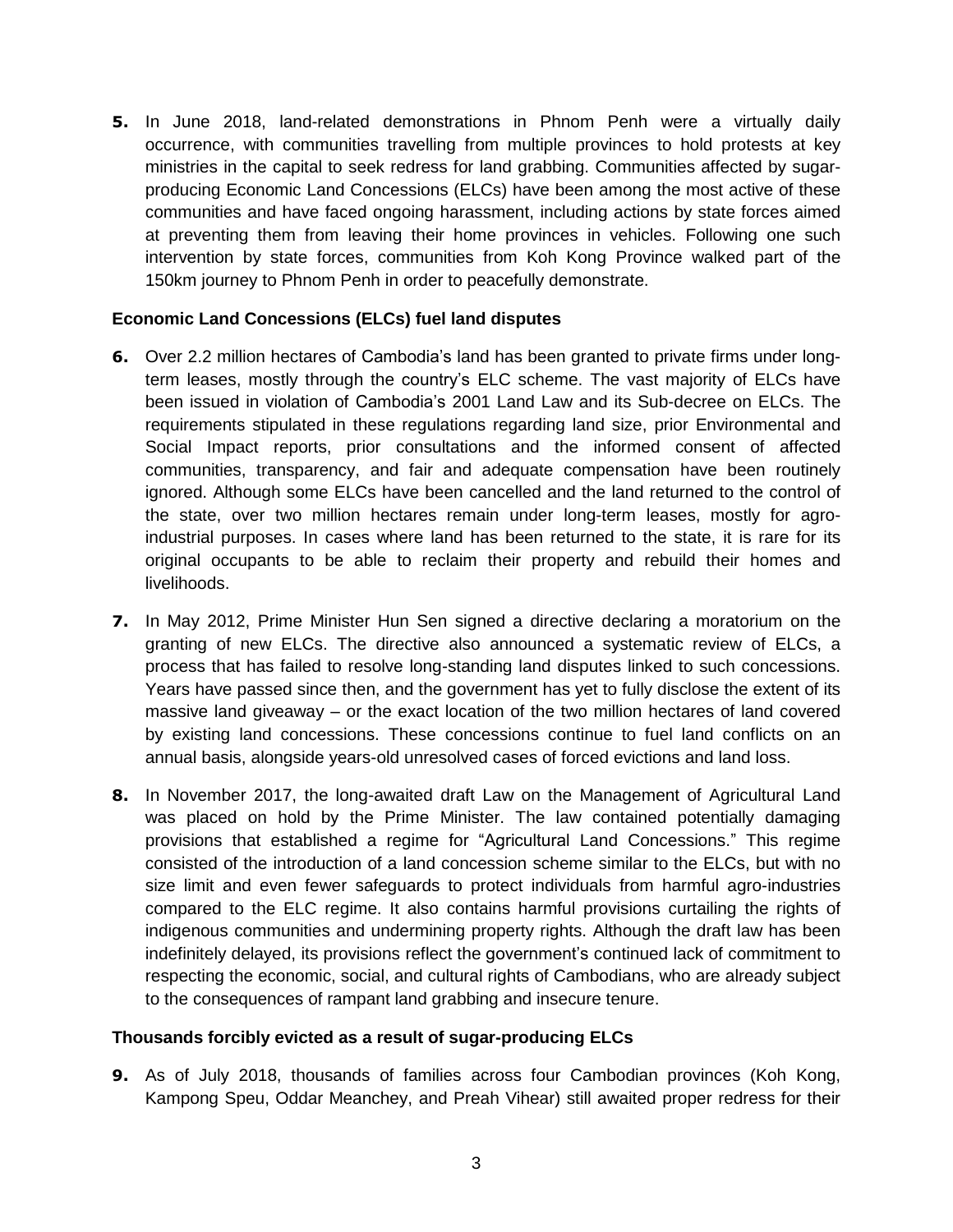loss of land, homes, livelihoods, and other harm suffered as a result of the massive expansion of the Cambodian sugar industry under the ELC regime. These concessions were also incentivized by, and benefitted from, duty-free export to the European Union (EU) under the "Everything But Arms" (EBA) Generalized System of Preferences trade scheme.

- **10.** In some cases, communities and civil society have been advocating for adequate redress and effective remedies for these communities for over a decade. Since Cambodia's previous UPR, community representatives have faced intimidation, imprisonment, and violence, and have been coerced into accepting inadequate compensation for their losses. In many cases, recipients of settlements, often forcibly imposed by the sugar companies and local authorities, have been excluded from seeking subsequent remedies.
- **11.** An independent audit into harms caused by the EBA arrangement and sugar-producing ELCs was proposed by the EU in late 2014. However, the terms of reference were eventually refused by the government. Instead, in September 2017, the government unilaterally launched a 'resolution process' that was meant to provide redress to families who had lost their homes, land, livelihoods, and suffered other harm and rights violations. The process has lacked transparency throughout. Civil society organizations (CSOs) have been virtually excluded from the process and both CSOs and community representatives have received threats for having supported the affected communities.
- **12.** Some of the affected communities include indigenous peoples, who hold particular social, economic, and cultural rights under Cambodian law. This 'resolution process' leaves no space for the traditional cultural and religious practices of these communities, who have been repeatedly denied registration of a Communal Land Title (CLT), <sup>1</sup> both prior to, and after the harm caused by sugar-producing ELCs. The current redress being offered by the authorities is culturally insensitive as it attempts to enforce small private land titles on indigenous communities who are asking for a CLT.
- **13.** In January 2018, the government issued a progress report on its sugar-producing ELC 'resolution process.' It detailed that the family of ruling Cambodian People's Party (CPP) senator, Ly Yong Phat, had acquired approximately 18,000 hectares of private land titles in areas of disputed land in Kampong Speu Province. While requiring further investigation, the existence of large swathes of private land titles of unknown provenance suggests unofficial extensions to pre-existing ELCs, circumventing the ongoing moratorium on ELCs established in 2012.
- 14. While some communities, particularly in Koh Kong Province, have received settlements including land and/or money as compensation, these appear to be *ad hoc* resolutions rather than a systematic review of eligible claims, and in some cases, have been rejected due to the poor quality of the replacement land offered. The lack of uniformity and clear terms of reference in this process has led to the potential exclusion of many families, who suffered losses as a consequence of sugar-producing ELCs, from receiving compensation. In Oddar Meanchey Province, hundreds of affected families were initially excluded from this process. Even after they were eventually permitted to submit claims, virtually all claims were dismissed in what appeared to be an arbitrary policy decision.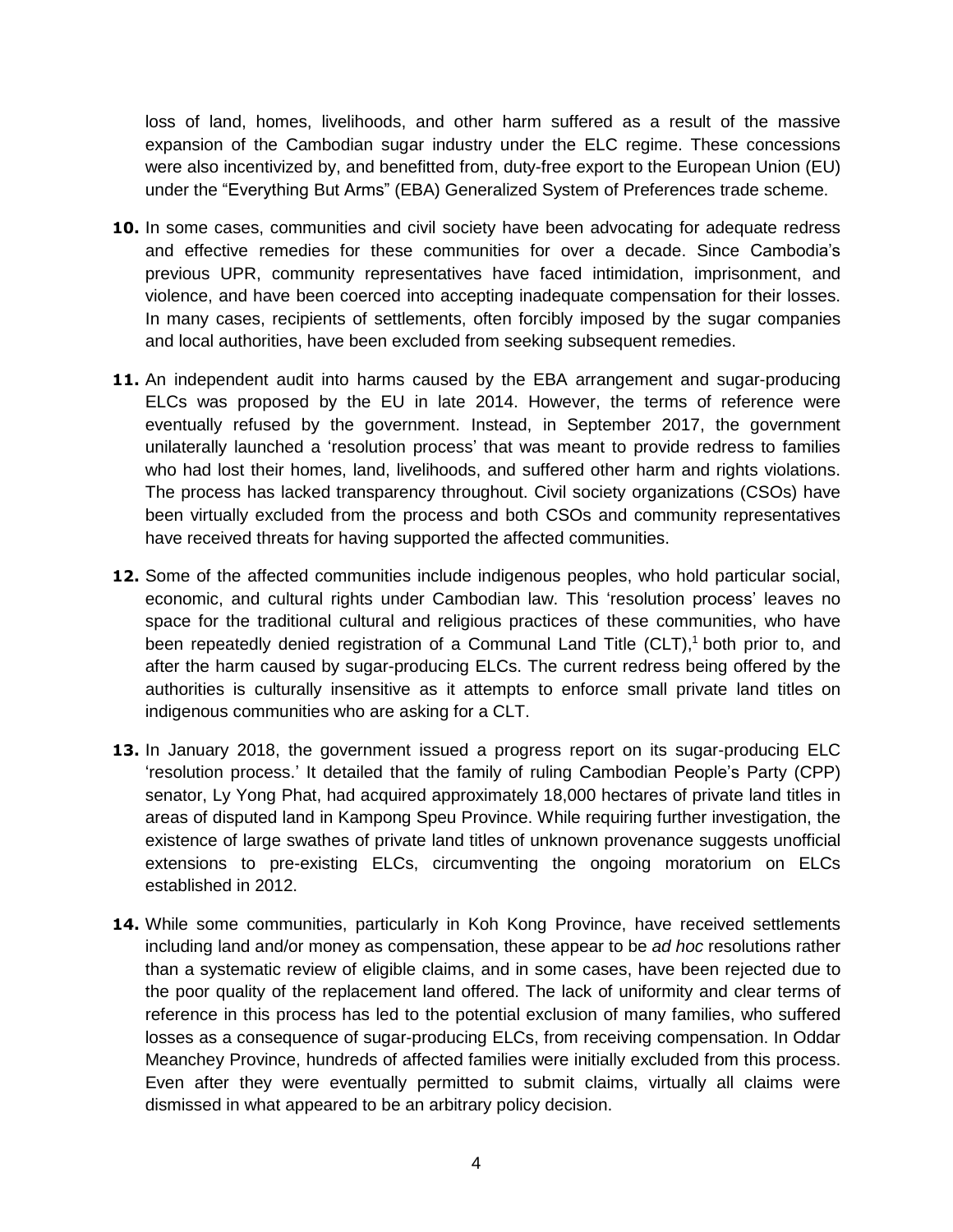#### **Violence used against villagers protesting against land grabs**

- **15.** The use of armed security forces in the context of land disputes remains an issue that increases the risks of violence against civilians affected by land disputes. State security forces, which are often sponsored by private companies with ties to the ruling party, are often misappropriated or ordered to provide protection to the assets of private companies. Such forces are mobilized to intimidate and threaten villagers away from a disputed area, and have previously been used in the violent forced evictions of villagers.
- **16.** On 8 March 2018, security forces opened fire on a crowd of farmers protesting against the destruction of their homes and the arrest of eight fellow villagers earlier that day. The villagers' homes were being cleared to make way for a rubber plantation. Media and social media reports, accompanied by video footage, indicated that dozens of rounds – including burst-fire from automatic weapons – had been shot in the area, which lies inside an ELC controlled by a Cambodian company with ties to the ruling party. Authorities claimed that warning shots were fired into the air to disperse the crowd. However, civil society monitors, including medical personnel, were able to corroborate online video and photographic evidence indicating that security forces shot and injured at least three people, including one villager who was shot in the buttocks, suggesting she was running away. Others were also injured in beatings.
- **17.** Following the outbreak of violence, the military placed a cordon around the affected villages, preventing civil society observers from reaching them. Shortly afterwards, all residences within the disputed area were burnt or razed by state forces. The eight farmers, who had been arrested on the morning of 8 March were subsequently charged with "criminal incitement, destruction of property, and intentional acts of violence" under the Criminal Code and "blocking a road" under the Traffic Law. Although later released on bail, they still face these charges and could serve long prison sentences.

#### **Attacks on civil society organizations (CSOs) and human rights defenders (HRDs) involved in supporting affected communities**

- **18.** It is increasingly difficult for CSOs to provide legitimate and lawful support to communities involved in land disputes. Human rights defenders (HRDs) active in land disputes frequently face violence, judicial harassment, and other forms of targeted actions intended to halt and punish their activism. Land rights activists regularly face trumped-up criminal charges or high-value civil lawsuits aimed at intimidating and silencing them, particularly where local authorities or politically-connected economic actors are involved in land disputes.
- **19.** In October 2017, the Ministry of Interior announced that any CSO seeking to conduct activities in Cambodia's provinces had to inform the ministry of their activities at least three days in advance. This measure increased the risk of harassment of both CSOs and the communities they support at the hands of the authorities.
- **20.** This announcement came within weeks of the politically motivated suspension of prominent local land rights NGO *Equitable Cambodia* under the repressive Law on Associations and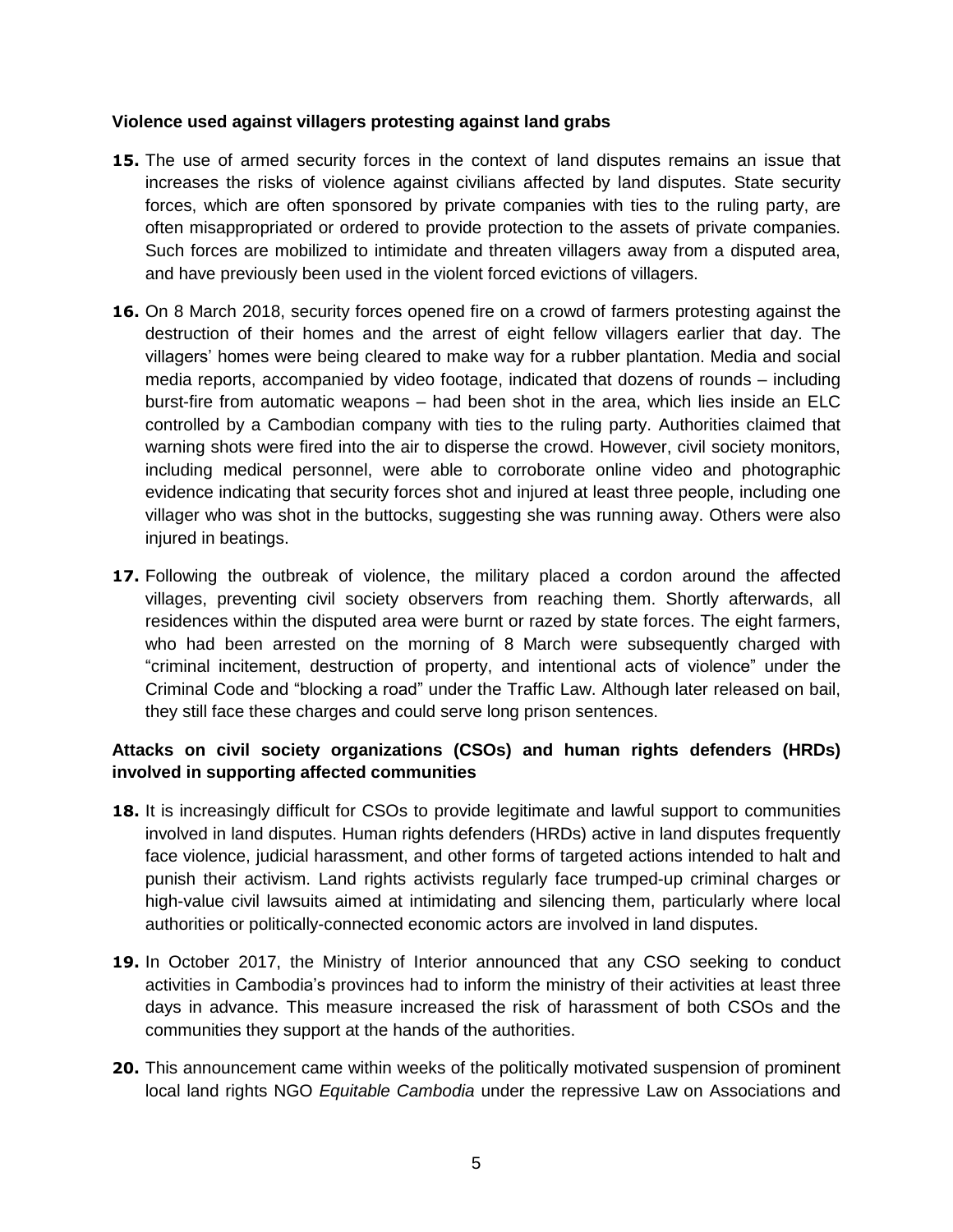Non-Governmental Organizations (LANGO). The order to suspend *Equitable Cambodia* came within the context of *Equitable Cambodia*'s advocacy on behalf of families affected by mass land grabbing associated with sugar-producing ELCs and directly referenced their work supporting communities affected by an ELC owned by ruling-CPP senator Ly Yong Phat. The organization was considered suspended by the Ministry of Interior between September 2017 and February 2018.

- **21.** During the 'Black Monday' campaign, which called for the release of five arbitrarily detained HRDs, multiple prominent individuals known to the authorities for their land rights activism were arrested for allegedly participating in a "color revolution," a term used to misrepresent legitimate and lawful activities conducted by civil society as an attempt to overthrow the government. Over the course of the 'Black Monday' campaign from May 2016 until May 2017, there were at least 38 instances of arbitrary arrest, predominantly targeting wellknown women HRDs campaigning for urban land rights. WHRD Sar Sorn was arrested at least four times, while WHRDs Bov Sophea and Tep Vanny were later convicted on trumped-up charges related to their participation in 'Black Monday' events.
- **22.** Tep Vanny, a land rights activist and prominent member of the Boeung Kak Lake community, has been imprisoned for almost two years and is serving the remainder of a 30 month sentence on unsubstantiated charges of "intentional violence" relating to a peaceful demonstration protesting land grabbing in 2013. Since her initial arrest in August 2016, Tep Vanny has faced four separate legal proceedings, three of which were years-old cases that were punitively reactivated against her and a number of fellow Boeung Kak Lake activists following their participation in the 'Black Monday' campaign in 2016. All of the hearings were marred by severe fair trial rights violations, such as lack of evidence, denial of defense witnesses, and prevention of cross-examination.
- **23.** In November 2014, *LICADHO* documented specific challenges faced by women land activists and WHRDs who were breaking social and cultural norms to defend their rights in its report *"Good Wives": Women Land Campaigners and the Impact of Human Rights Activism*. <sup>2</sup> Cambodian women have been at the forefront of these campaigns with many becoming community leaders and human rights advocates while facing continued government repression.
- **24.** In May 2015, then-*Cambodian Human Rights and Development Association* (*ADHOC*) staff member Ny Chakrya was subjected to spurious prosecution following his work as a HRD supporting two arbitrarily detained clients of the human rights NGO *ADHOC* who were victims of land grabbing, judicial harassment, and other serious rights violations in Siem Reap. On 22 September 2016, he was convicted on charges of "public defamation," "acts of slanderous denunciation," and "commentaries to put pressure on jurisdiction" under Articles 305, 311, and 522 of the Criminal Code respectively. He was sentenced to six months' imprisonment, which he has yet to serve. The Court of Appeal upheld this conviction in December 2016. His appeal hearing is pending at the Supreme Court.
- **25.** Since 2015, five activists from the environmental NGO *Mother Nature* have been jailed for extended periods in relation to their peaceful activism against alleged unlawful sand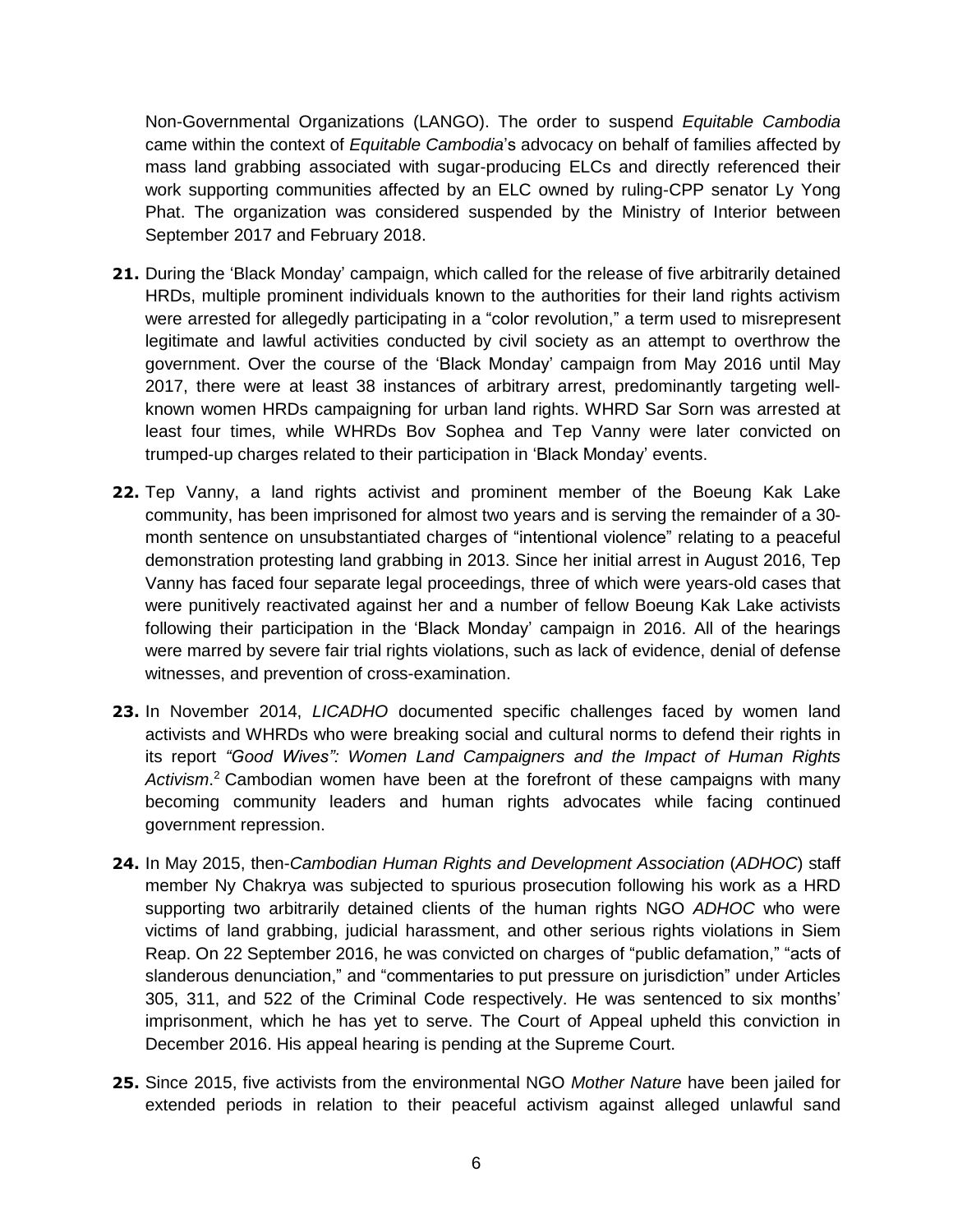dredging in Koh Kong Province. A further two *Mother Nature* activists have faced harassment by judicial officers for investigating similar sand dredging practices in Kandal Province.

- **26.** In August 2015, three *Mother Nature* activists, San Mala, Sim Samnang, and Try Sovikea, were arrested and charged with "making threats to cause destruction, defacement or damage followed by an order" under the Criminal Code while participating in a campaign action to halt allegedly unlawful and environmentally damaging sand dredging in Koh Kong Province. The sand dredging company the campaign opposed, Direct Access, has ties to the ruling party and is believed to have been extracting sand beyond the lawful limits of its license, resulting in severe harm to the fish stocks relied upon by the local communities for subsistence and livelihoods. The three stood trial on 28 June 2016 and were subsequently sentenced to 18 months' imprisonment, with eight months suspended. They were released in July 2016 after 10 months in prison on time already served. In February 2017, the Court of Appeal upheld the convictions, sentences, and fines. The Supreme Court heard an appeal by the three activists on 6 July; the verdict is expected on 13 July 2018.
- **27.** *Mother Nature* founders, Alex Gonzalez-Davidson and Buddhist monks Sok Chantra and Prom Thomacheat, were subsequently charged as accomplices in this case. The charges were ultimately not pursued. Alex Gonzalez-Davidson had previously been subjected to politically motivated deportation in February 2015 after the government refused to renew his visa.
- **28.** On 26 January 2018, *Mother Nature* activists Dem Kundy and Hun Vannak were convicted by Koh Kong Provincial Court on charges of violating privacy and incitement and each sentenced to one year in prison with seven months suspended. They were also fined 1,000,000 riel (US\$250) each. The two activists were arrested on 12 September 2017 while filming suspected sand dredging activities in Koh Kong Province, just two days after *Mother Nature* posted an online video showing the potential smuggling of silica sand to Taiwan that was viewed over 95,000 times on social media. The group had also drawn attention to international trade figures indicating systematic smuggling of Cambodian sand to Singapore. On 15 September 2017, three days after their arrest, the Ministry of Interior announced that *Mother Nature* had been de-registered as an NGO under the LANGO.
- **29.** Areng Valley activist Ven Vorn, a former commune councilor for the ruling CPP, was also subjected to arbitrary detention and a politically-motivated conviction on a trumped-up charge related to his activism, which was aligned with *Mother Nature*'s campaign against environmentally damaging hydropower projects. After an initial arrest on 2 September 2015 during a demonstration protesting the detention of San Mala, Sim Samnang, and Try Sovikea, Ven Vorn was re-arrested on 7 October 2015. He was charged with forestry crimes related to materials he used for the construction of a small community center. After five months' detention, he was tried and convicted in March 2017, receiving a one-year suspended sentence.
- **30.** On 12 May 2018, Ven Eth, the younger brother of Ven Vorn and a vocal supporter of *Mother Nature*, was subjected to an attempt on his life when an unknown assailant fired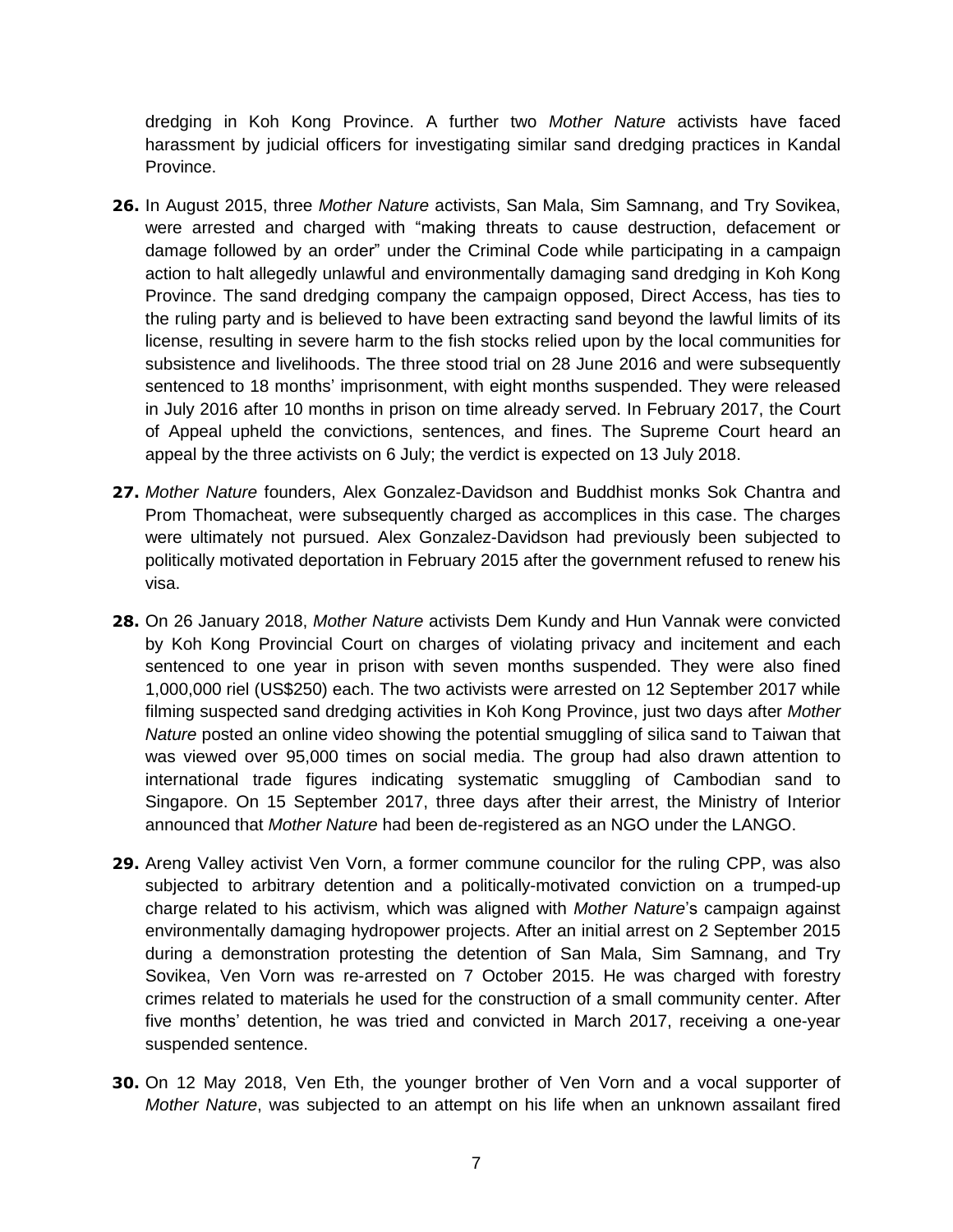multiple shots at him. Ven Eth is a former member of the Cambodia National Rescue Party (CNRP) and was an opposition candidate in the 2017 commune elections. He had been in hiding since April 2018 when he publicly reported death threats issued by a CPP commune councilor related to his environmental activism, membership of the CNRP, and refusal to defect to the ruling party.

#### **Urban land rights violations remain unresolved**

- **31.** The Borei Keila community in Phnom Penh, has been seeking fair compensation and relocation on the site of their former homes since they were forcibly evicted on 3 January 2012. Their eviction was to make way for a high-rise housing development by the company Phanimex. Since 2012, in a process lacking independence and transparency, authorities have presented the remaining residents with relocation or compensation deals. These offers do not provide adequate redress for the losses incurred by the families and have been consistently underpinned by coercion, intimidation, and outbreaks of authority-led violence against the community.
- **32.** In November 2015, Phnom Penh City Hall announced a deal with the remaining 183 families occupying the Borei Keila site. The deal, which was implemented in January 2016, allowed for only 35 families to be entitled to new alternative housing in Borei Keila. A further 85 families were informed they would either have to move to a poor-quality relocation site in Andong, Kandal Province, or accept US\$5,000 each as compensation. Another 34 families were told they lacked sufficient evidence to back their claims and were offered token damages of US\$3,000 each, while 29 more families had their claims dismissed altogether. The community still awaits a complete resolution for its forced eviction.
- **33.** As of December 2017, the Boeung Kak Lake land conflict also remained unresolved, with 19 families still seeking adequate compensation for the harm suffered during the forced evictions and land grabs.
- **34.** Recommendations to the government:
	- Ensure the resolution of land disputes across the country through a process that is timely, transparent, inclusive, and acceptable to the communities that were forcibly evicted from their homes and affected by land and livelihood loss.
	- Ensure that communities receive adequate compensation for their loss of land and other damages, and when possible, be allowed to return to their original lands and rebuild their homes.
	- Cease all forms of repression, including judicial harassment and all acts of violence against activists and HRDs protesting against land grabs or advocating for land and environmental rights.
	- Ensure that the rights to freedom of opinion and expression and freedom of peaceful assembly are guaranteed, and immediately and unconditionally release activists and HRDs detained for exercising their rights to freedom of opinion and expression and freedom of peaceful assembly in the context of land and environmental rights.
	- Publicly release details on the number of land concessions and their location.